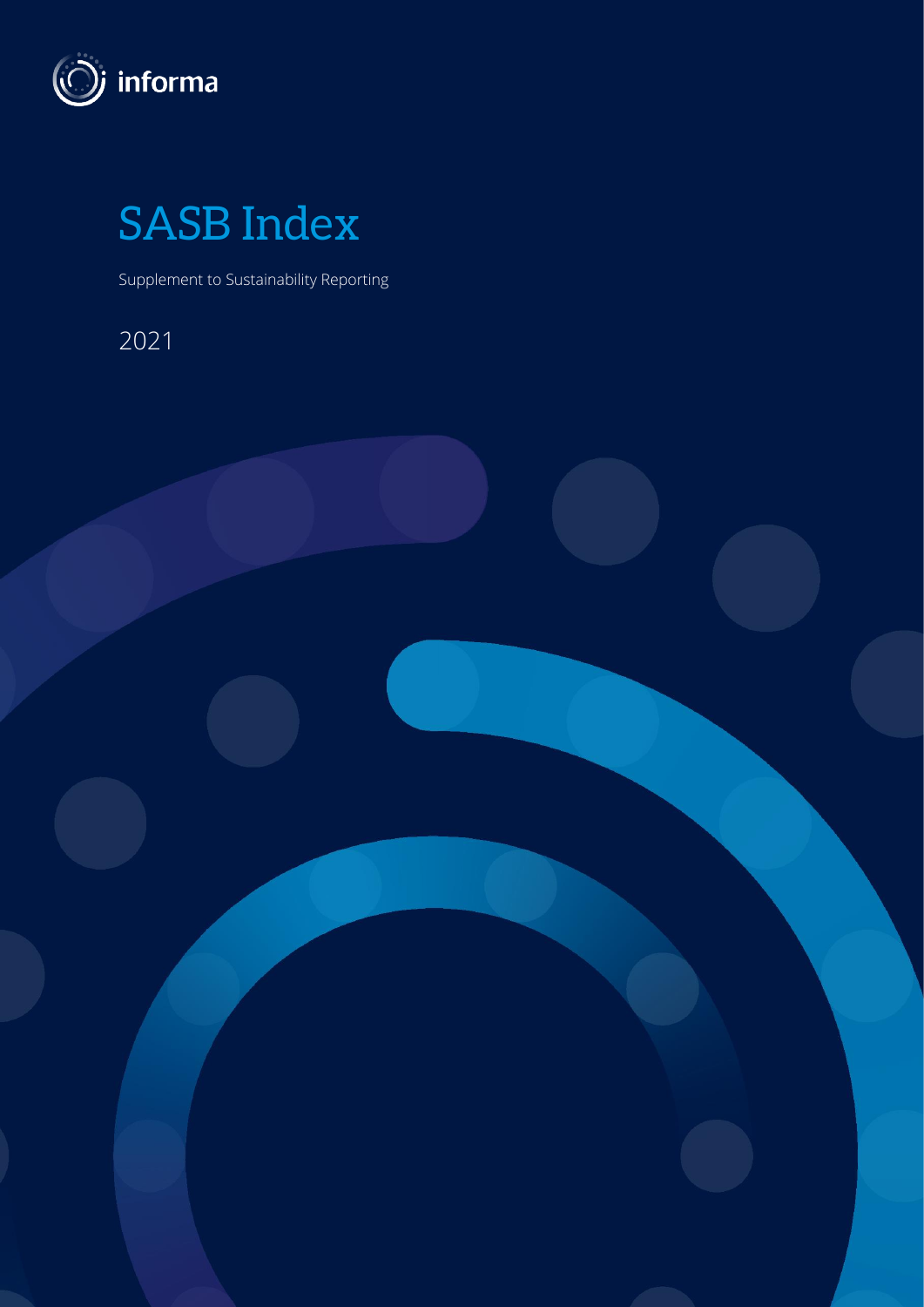

# SASB Index for Informa PLC

## For the year ending 31 December 2021

#### Introduction

Becoming an ever more sustainable, positive impact business is an important part of Informa's business strategy, and over the last five years, we have been progressively building capability and expertise around ESG and sustainability.

In 2020, we launched FasterForward, a structured programme to accelerate the pace and scope of our activities over the next five years, including a series of commitments and targets. Under this programme, we are reporting our activity and sharing information under the Sustainability Accounting Standards Board standards (SASB), to better assist investors and other stakeholders understand our work and performance.

Following SASB's guidance on relevant sectors and metrics, we have reported Informa's activity under the Media & Entertainment sector and used the categories that match what we believe is most material for our business today, signposting to where further information can be found. These metrics will be kept under review and may be expanded or adapted as is relevant to how our business and our FasterForward programme progresses.

| Activity metric               | Measurement                                    | <b>SASB Code</b> |
|-------------------------------|------------------------------------------------|------------------|
| (1) Total recipients of media | 13,868 intelligence subscribers                | SV-ME-           |
| and the number of (2)         |                                                | 000.A            |
| households reached by         | 340m journals articles downloaded from         |                  |
| broadcast TV, (3)             | <b>T&amp;F Online</b>                          |                  |
| subscribers to cable          |                                                |                  |
| networks, and (4) circulation |                                                |                  |
| for magazines and             |                                                |                  |
| newspapers                    |                                                |                  |
| Total number of media         | 350+ physical events                           | SV-ME-           |
| productions and               | 2,560 journals published                       | 000.B            |
| publications produced         | 169,804 book titles on backlist                |                  |
|                               | 7,619 new books published in 2021              |                  |
|                               |                                                |                  |
|                               | More information on the activities of each of  |                  |
|                               | our divisions is provided in the <b>Annual</b> |                  |
|                               | Report (p. 50 – 65).                           |                  |

### Activity metrics for 2021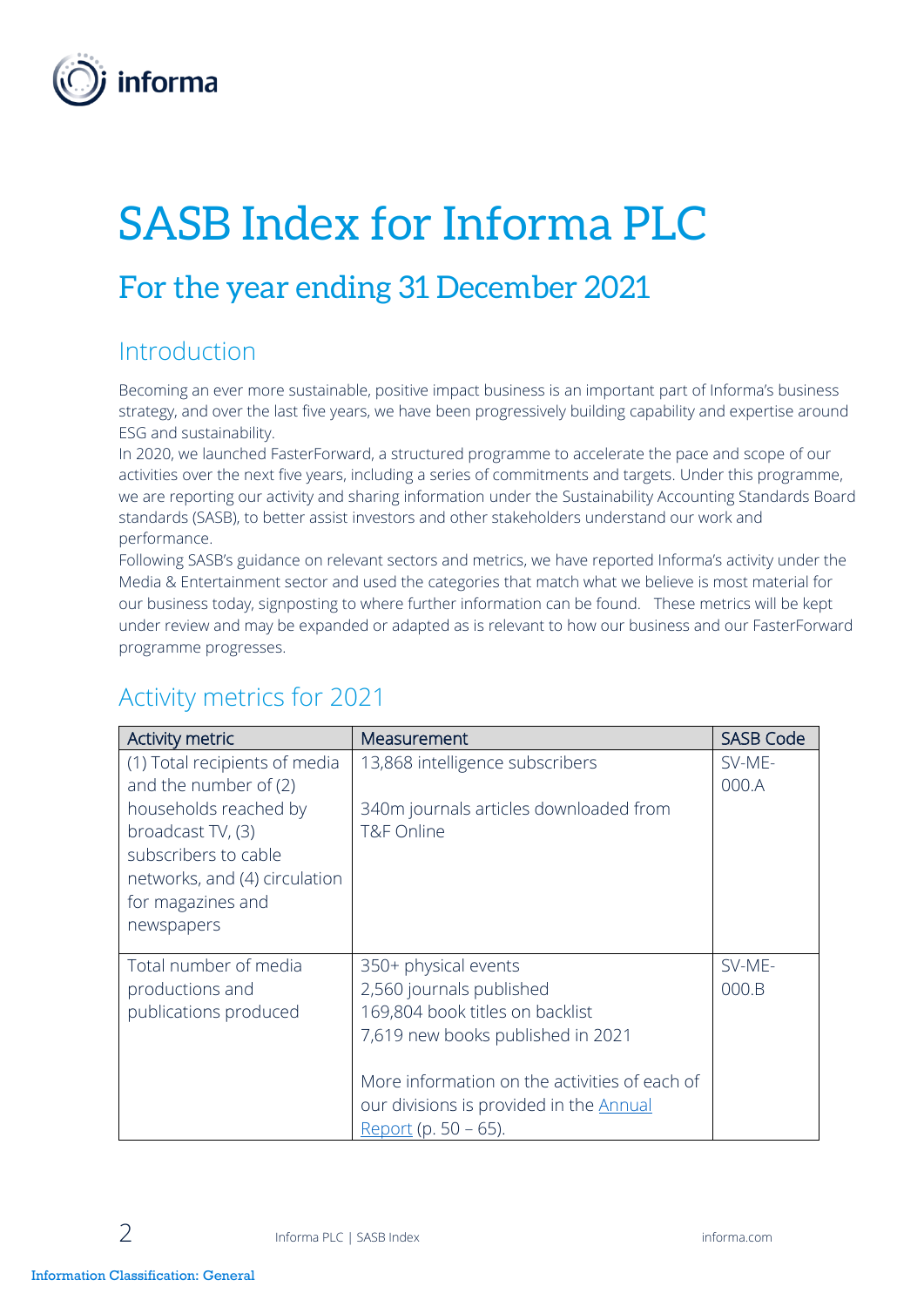

## Accounting Metrics

| Accounting metric                                                                                                                             | Where to find the information                                                                                                                                                                                                                                                                                                                                                                                                                                                                                                                                             | <b>SASB Code</b> |  |  |
|-----------------------------------------------------------------------------------------------------------------------------------------------|---------------------------------------------------------------------------------------------------------------------------------------------------------------------------------------------------------------------------------------------------------------------------------------------------------------------------------------------------------------------------------------------------------------------------------------------------------------------------------------------------------------------------------------------------------------------------|------------------|--|--|
| Media Pluralism                                                                                                                               |                                                                                                                                                                                                                                                                                                                                                                                                                                                                                                                                                                           |                  |  |  |
| Percentage of gender and<br>racial/ethnic group<br>representation for (1)<br>management, (2)<br>professionals, and (3) all<br>other employees | Women represent 59% of all colleagues,<br>52% of all managers and 29% of the<br>leadership group.<br>42% of our Board are women.<br>In 2021, we conducted a voluntary survey of<br>our UK and US colleagues (covering 60% of<br>our headcount) that captured racial/ethnic                                                                                                                                                                                                                                                                                                | SV-ME-<br>260a.1 |  |  |
|                                                                                                                                               | group representation among other data<br>points.<br>Results from this survey are available on our<br>website.<br>More information on gender and ethnic<br>diversity is available in our <b>Sustainability</b><br>Report (p. 43) and Annual Report (p.108; 122                                                                                                                                                                                                                                                                                                             |                  |  |  |
|                                                                                                                                               | and 123).                                                                                                                                                                                                                                                                                                                                                                                                                                                                                                                                                                 |                  |  |  |
| Description of policies and<br>procedures to ensuring<br>pluralism in news media<br>content                                                   | As explained in our Code of Conduct (p. 18),<br>connecting people with knowledge is at the<br>heart of what Informa does, and we support<br>the belief that access to knowledge should<br>not be limited because of race, colour,<br>gender, religion or any other characteristic<br>protected by law. We are committed to<br>improving the equality of access to the<br>knowledge services we provide, and invest in<br>technological solutions that support this aim,<br>seeking to ensure, as a minimum, that we<br>comply with applicable accessibility<br>standards. | SV-ME-<br>260a.2 |  |  |
| Journalistic Integrity & Sponsorship Identification                                                                                           |                                                                                                                                                                                                                                                                                                                                                                                                                                                                                                                                                                           |                  |  |  |
| Total amount of monetary<br>losses as a result of legal<br>proceedings associated<br>with libel or slander                                    | Not reported                                                                                                                                                                                                                                                                                                                                                                                                                                                                                                                                                              | SV-ME-<br>270a.1 |  |  |
| Revenue from embedded<br>advertising                                                                                                          | £125.1m in revenue from all marketing and<br>advertising services and £61.5m in                                                                                                                                                                                                                                                                                                                                                                                                                                                                                           | SV-ME-<br>270a.2 |  |  |